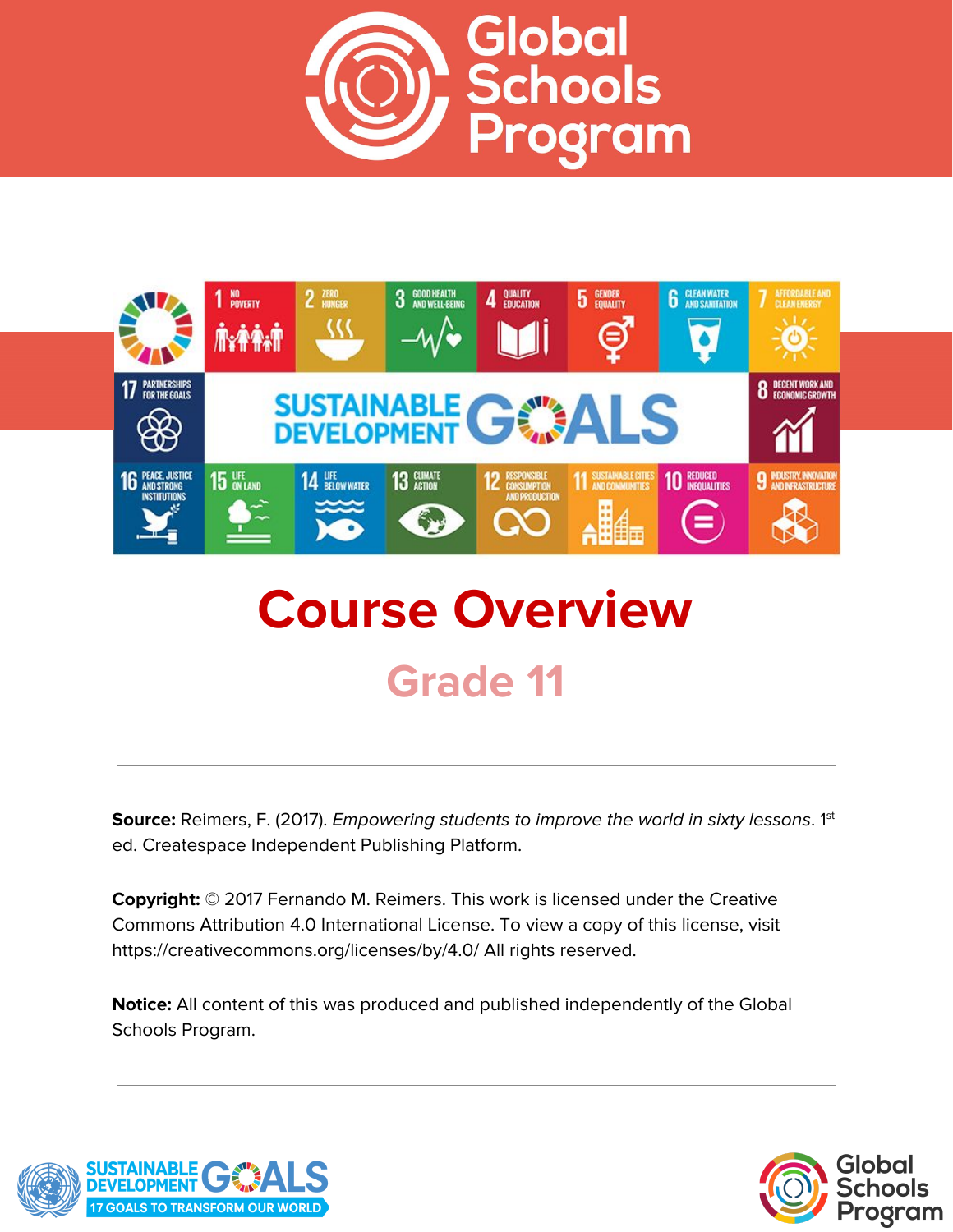

#### **Overview**

## **Learning Goal**

In Grade 11, students will focus different aspects of gender: stereotypes, the role gender plays in everyday life, and its impact on larger global dynamics. Then, students will learn about the concept of positive deviance, and learn how they can promote change by identifying and supporting positive deviance in their own lives.

| <b>Lesson Scaffold</b>                                                                                                                                                          |                                            |
|---------------------------------------------------------------------------------------------------------------------------------------------------------------------------------|--------------------------------------------|
| Lesson 1                                                                                                                                                                        | <b>Gender and Stereotypes</b>              |
| Lesson 2                                                                                                                                                                        | Gender in Everyday Life                    |
| Lesson 3                                                                                                                                                                        | Global Conversations About Gender          |
| Lesson 4                                                                                                                                                                        | <b>Identifying Positive Deviance</b>       |
| <b>Lesson 5</b>                                                                                                                                                                 | <b>Project Presentation and Reflection</b> |
| <b>Learning Objectives</b>                                                                                                                                                      |                                            |
| Students will learn about stereotypes and explore how they can be harmful to<br>$\bullet$<br>people.<br>Students will engage with conversations about gender on a global scale. |                                            |

● Students learn about positive deviance and how to identify it in their own lives.

![](_page_1_Picture_6.jpeg)

![](_page_1_Picture_7.jpeg)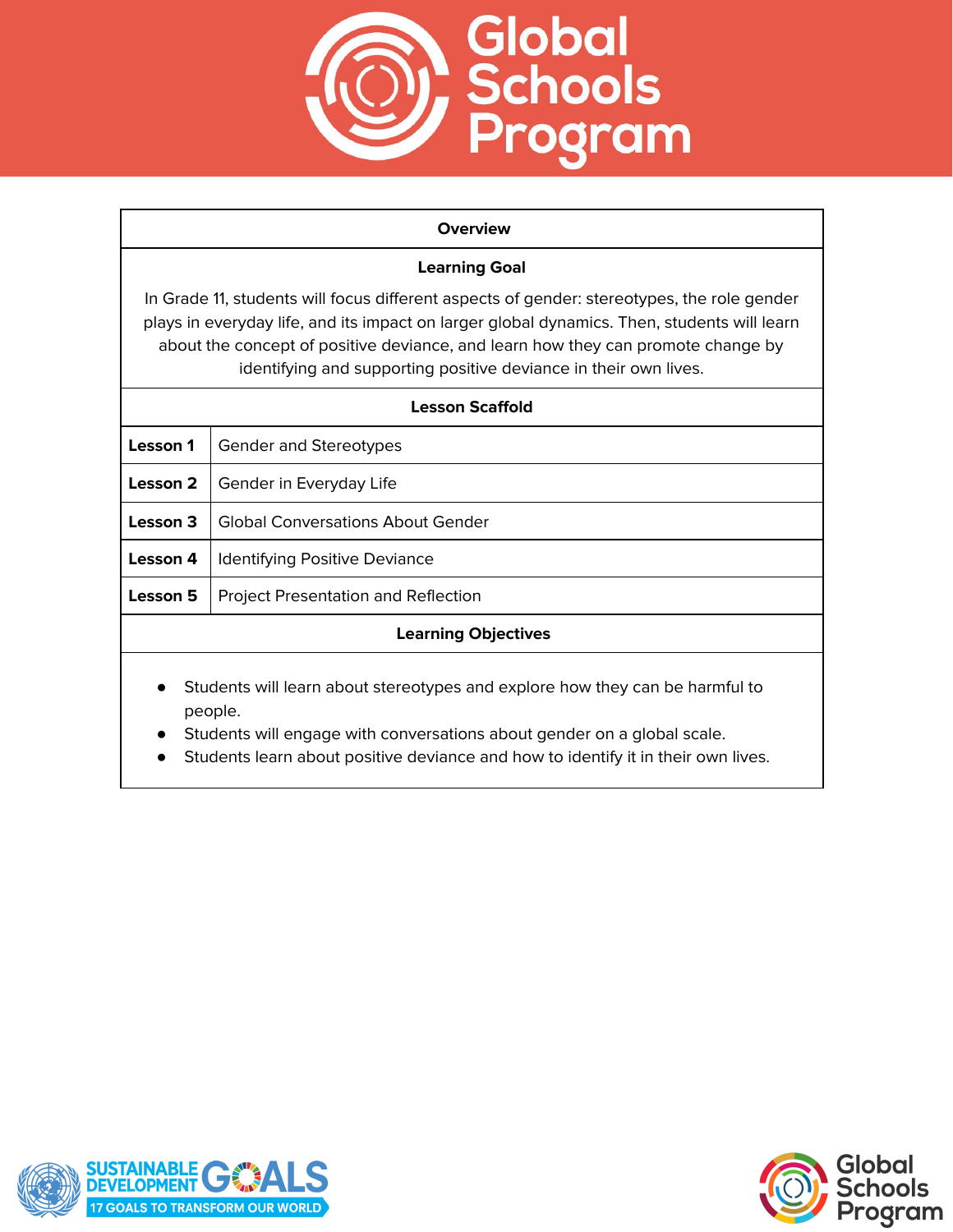![](_page_2_Picture_0.jpeg)

"Introduction to Gender and Sex: Identity, Roles/Stereotypes, and the LGBTQ+ Community"

**Time Frame:** 60 minutes **Subjects:** Civics, History, Social Studies **Standards:** Gender Equality and the Empowerment of Women and Girls (SDG 5) **Designed by:** Isabelle Byusa, Arianna Pattek, Emily Pope, Sam (Shiv) Sharma, Tisha Verma, Devon Wilson

**Summary and Rationale:** This lesson is designed to facilitate students' understanding of the difference between gender and sex, as well as gender identity and the stereotypes/roles attached to gender. Students will examine UNESCO's gender glossary and will examine how they have encountered or observed gendered roles in their own experiences. They will then go on to imagine what gender equality might look like in their context.

## **Instructional Goals:**

- To promote higher-level thinking skills in a scaffolded manner.
- To examine how these concepts are seen in daily life and add to conventional definitions in order to enrich or contextualize them.

**Understanding Goal:** Through the lens of their lived experience, students will understand the difference and draw connections between gender vs. sex, and gender equality vs. gender equity.

## **Essential Questions:**

- What is the difference between gender and sex?
- How would you define masculinity and femininity?
- What confines do these definitions entail?
- What is the difference between equity and equality?
- What is the pathway forward?

## **Student Learning Objectives (Students will be able to):**

- Students will understand the difference between and gain the vocabulary to discuss gender and sex as well as gender equality and gender equity.
- Students will draw connections between these concepts and their lived experience.

**Assessment:** Students will be able to participate in class and small group discussion based upon the topics covered above in the Student Learning Objectives.

![](_page_2_Picture_20.jpeg)

![](_page_2_Picture_21.jpeg)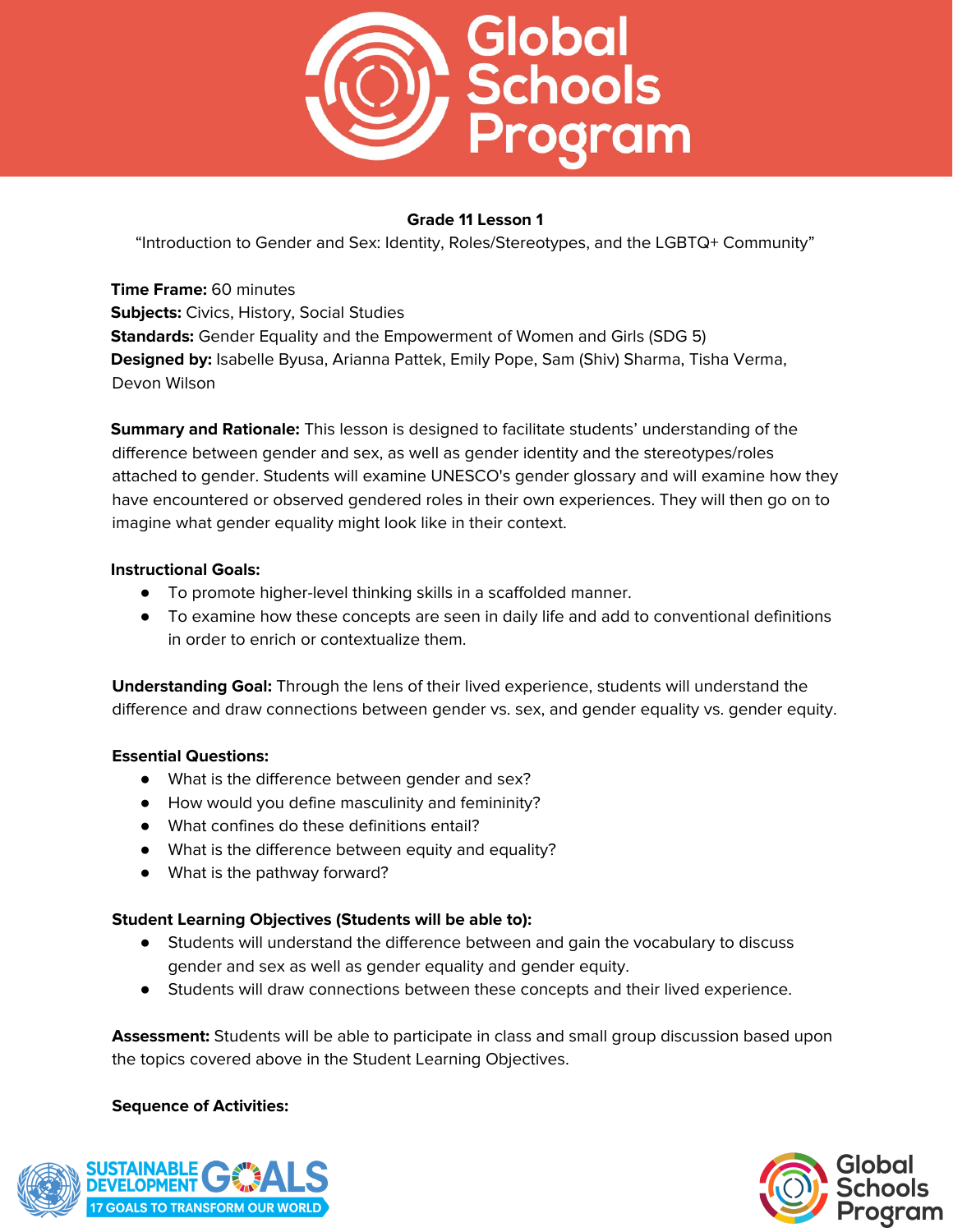![](_page_3_Picture_0.jpeg)

- Students read relevant definitions from UNESCO's Gender Mainstreaming Implementation Framework as homework before class.
- Class begins with the TED Talk "We Should all be Feminists" by Chimamanda Ngozi Adichie.
- Discuss the video and integrate the UNESCO definitions into the discussion.
- Next, have students write and reflect about how they see gender or gendered roles in their daily lives, and what gender equality might look like in their context.
- Students will discuss their thoughts in small groups, painting a picture of current and/or historical gendered roles and then proposing a path towards gender equality.
- The teacher will facilitate a broad discussion with the whole class on these topics.

## **Resources for Teachers:**

- **●** UNESCO's Gender Mainstreaming Implementation Framework: <http://tiny.cc/G11L1R1>
- **●** (Video) "We Should all be Feminists" TED Talk by Chimamanda Ngozi Adichie: <http://tiny.cc/G11L1R2>
- **•** From Where I Stand: A Gender Equality Project: <http://tiny.cc/G11L1R3>
- **●** UNESCO Gender Equality Tools: <http://tiny.cc/G11L1R4>

![](_page_3_Picture_12.jpeg)

![](_page_3_Picture_13.jpeg)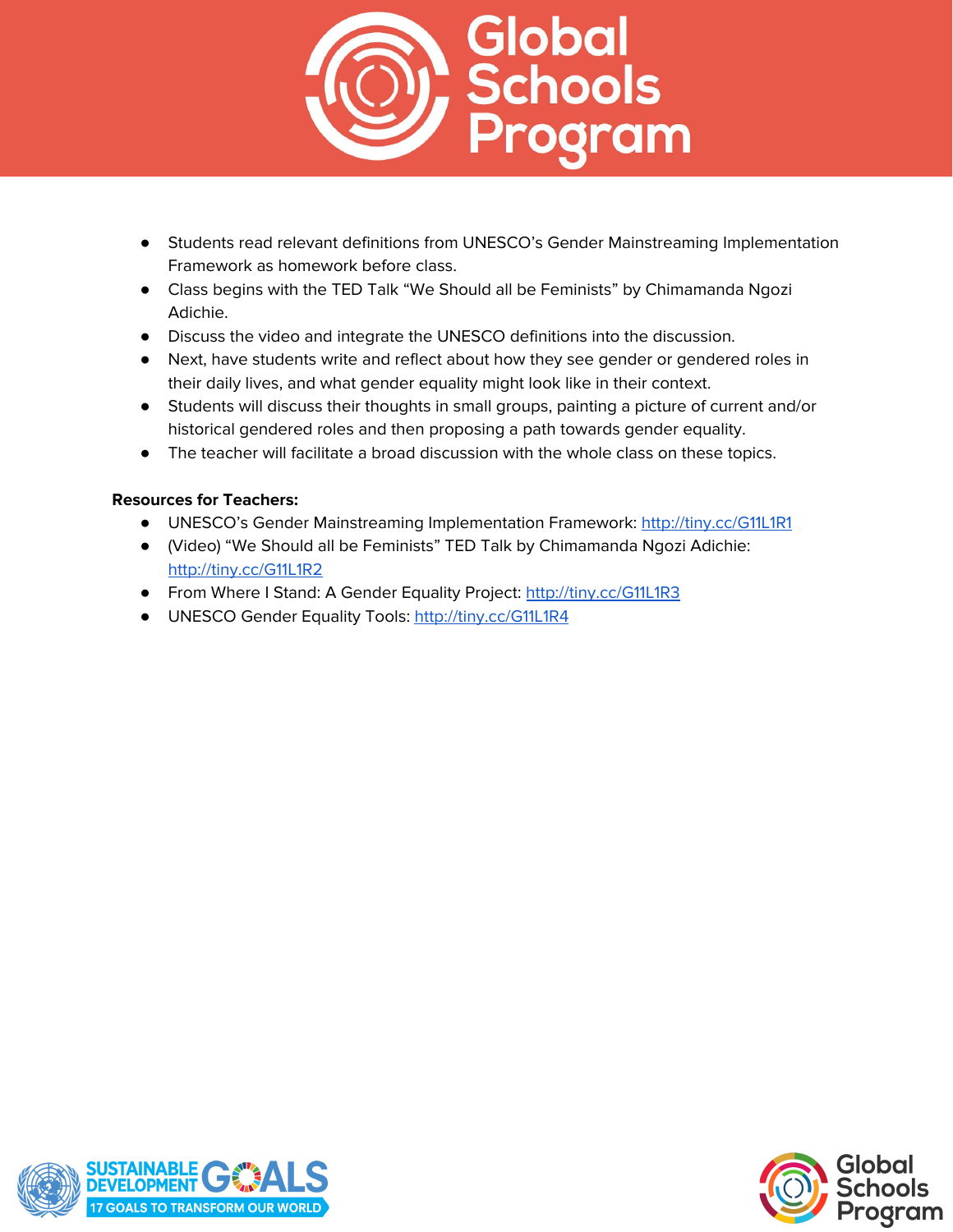![](_page_4_Picture_0.jpeg)

"Community-Based Research: Gender Dynamics in My Community"

**Time Frame:** 60 minutes **Subjects:** Civics, History, Social Studies **Standards:** Gender Equality and the Empowerment of Women and Girls (SDG 5) **Designed by:** Isabelle Byusa, Arianna Pattek, Emily Pope, Sam (Shiv) Sharma, Tisha Verma, Devon Wilson

**Summary and Rationale:** Encourage students to understand their personal relationship to gender dynamics and how gender dynamics play out in their own community.

**Instructional Goal:** Provide students with tools to conduct community-based research around gender dynamics and gender roles.

**Understanding Goal:** To understand how issues of gender manifest in different aspects of everyday life.

## **Essential Questions:**

- Are jobs in your community divided by gender?
- Can women or non-binary people participate in the same activities as men?
- Are there distinct roles in your family divided by gender?

**Student Learning Objectives (Students will be able to):** Conduct research in order to understand the gender makeup of their community.

**Assessment:** Turn in a Community Gender Profile (listing jobs in their community and the number of women and men who work in each job).

- **Pre-Class (15 minutes):**
	- Watch the He For She campaign speech by Emma Watson. In pairs, students discuss what they think the call to action in the video is and why it is important.
	- Teacher leads class discussion on students' reflections on the video and introduces the importance of individual responsibility and community engagement.

![](_page_4_Picture_17.jpeg)

![](_page_4_Picture_18.jpeg)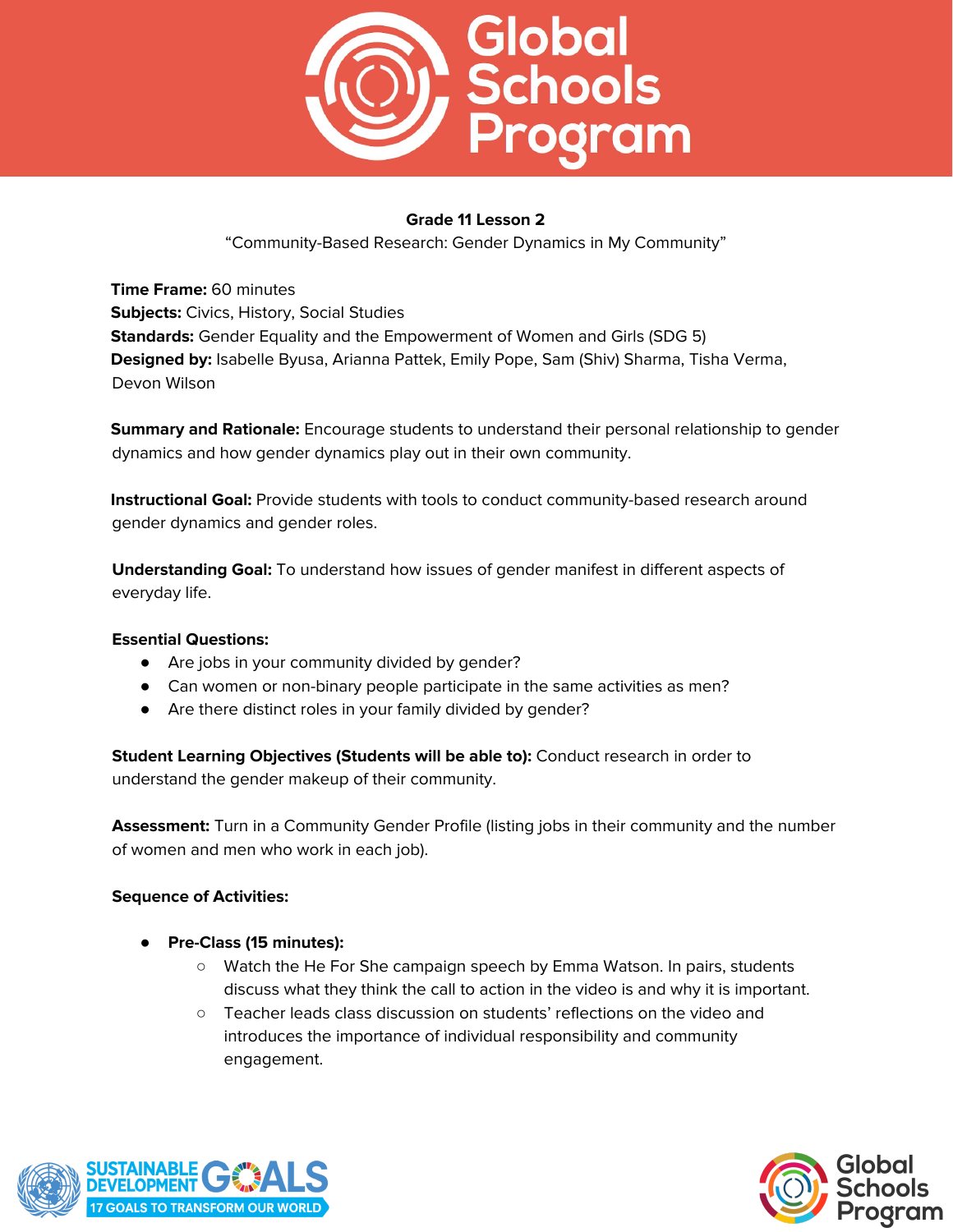![](_page_5_Picture_0.jpeg)

- **Preparation for Research Activity (20 minutes):** Whole-class discussion about conducting community-based research. Students develop a list of questions to explore in their community. Examples include:
	- Are there more women or men who own businesses?
	- Is there anyone in your community who defies gender stereotypes? If so, how? Talk to them about this experience.
	- Ask people in their professions about how they got that job.
		- Did they choose?
		- Did they do it because their mother/father did it?
		- Within their family, what do they want to explore?
	- Talk to your parents about their roles in the family.
- **Small Group Work (15 minutes):** Students develop their community gender profiles in small groups, as well as a list of questions and a research plan.
- **Conclusion (10 minutes):** Students share what they developed in their small groups.

#### **Resources for Students:**

- Emma Watson at HeForShe Campaign (Video) <http://tiny.cc/G11L2R1>
- International Labor Organization Framework for Gender Analysis and Planning: <http://tiny.cc/G11L2R2>

![](_page_5_Picture_14.jpeg)

![](_page_5_Picture_15.jpeg)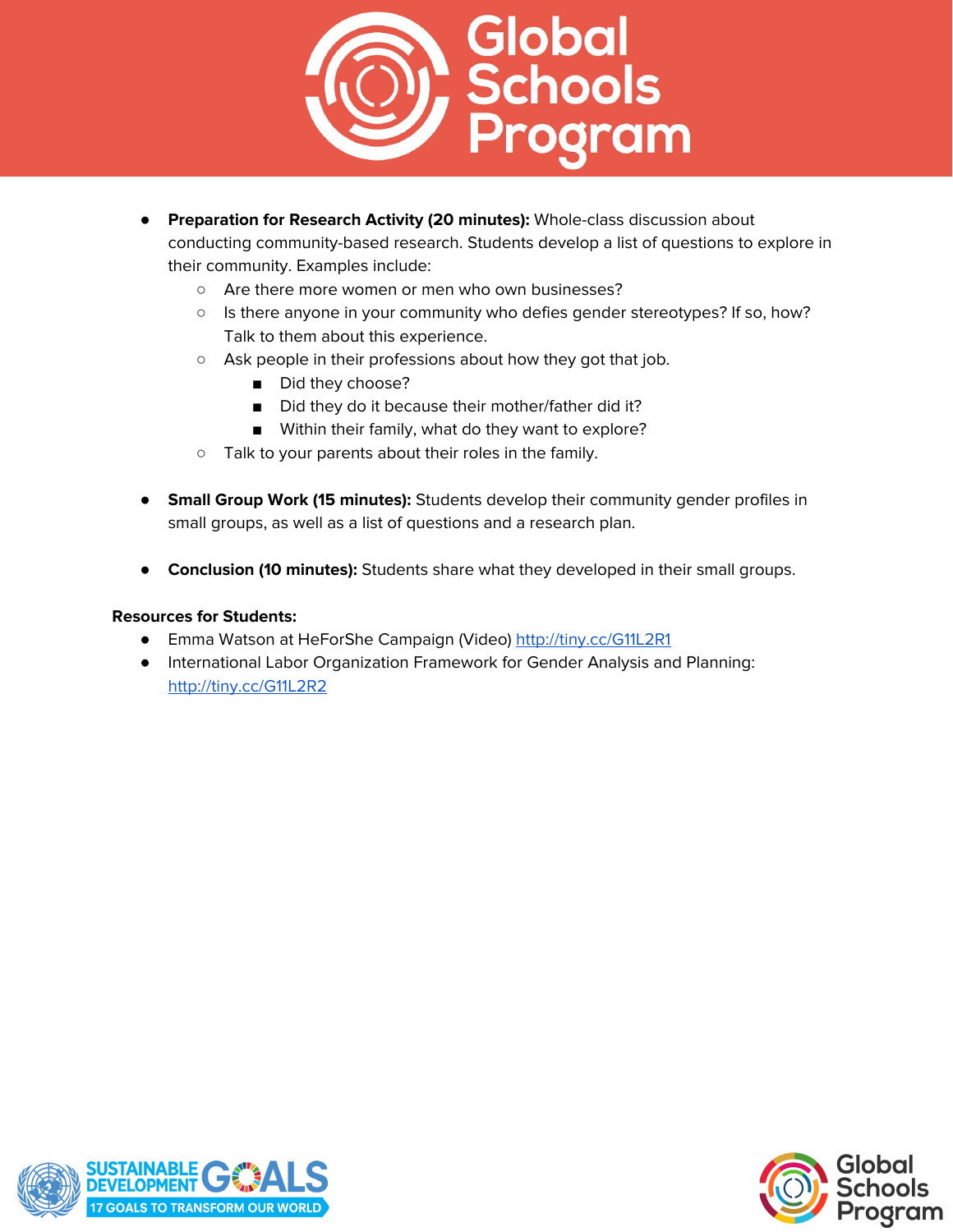![](_page_6_Picture_0.jpeg)

"Global Conversations About Gender"

**Time Frame:** 60 minutes **Subjects:** Civics, History, Social Studies **Standards:** Gender Equality and the Empowerment of Women and Girls (SDG 5) **Designed by:** Isabelle Byusa, Arianna Pattek, Emily Pope, Sam (Shiv) Sharma, Tisha Verma, Devon Wilson

**Summary and Rationale:** To engage students in a conversation about gender status around the world and open their eyes beyond their community.

**Instructional Goal:** To give students the opportunity to further develop their vocabulary and think around gender issues in a global context.

**Understanding Goal:** The status of women and gender minorities around the world.

**Essential Question:** What is the situation of women across the globe?

## **Student Learning Objectives (Students will be able to):**

- Familiarize themselves with the situation of women across the globe.
- Analyze gender inequity across contexts.

**Assessment:** Participation in the class and small group discussions.

- Students are assigned a region around the world:
	- Scandinavia
	- Europe
	- North America
	- Latin America
	- North Africa and the Middle East
	- South Asia
	- Southeast Asia
	- East Asia
	- Sub-Saharan Africa
	- etc.
- Students are then assigned an identity:

![](_page_6_Picture_25.jpeg)

![](_page_6_Picture_26.jpeg)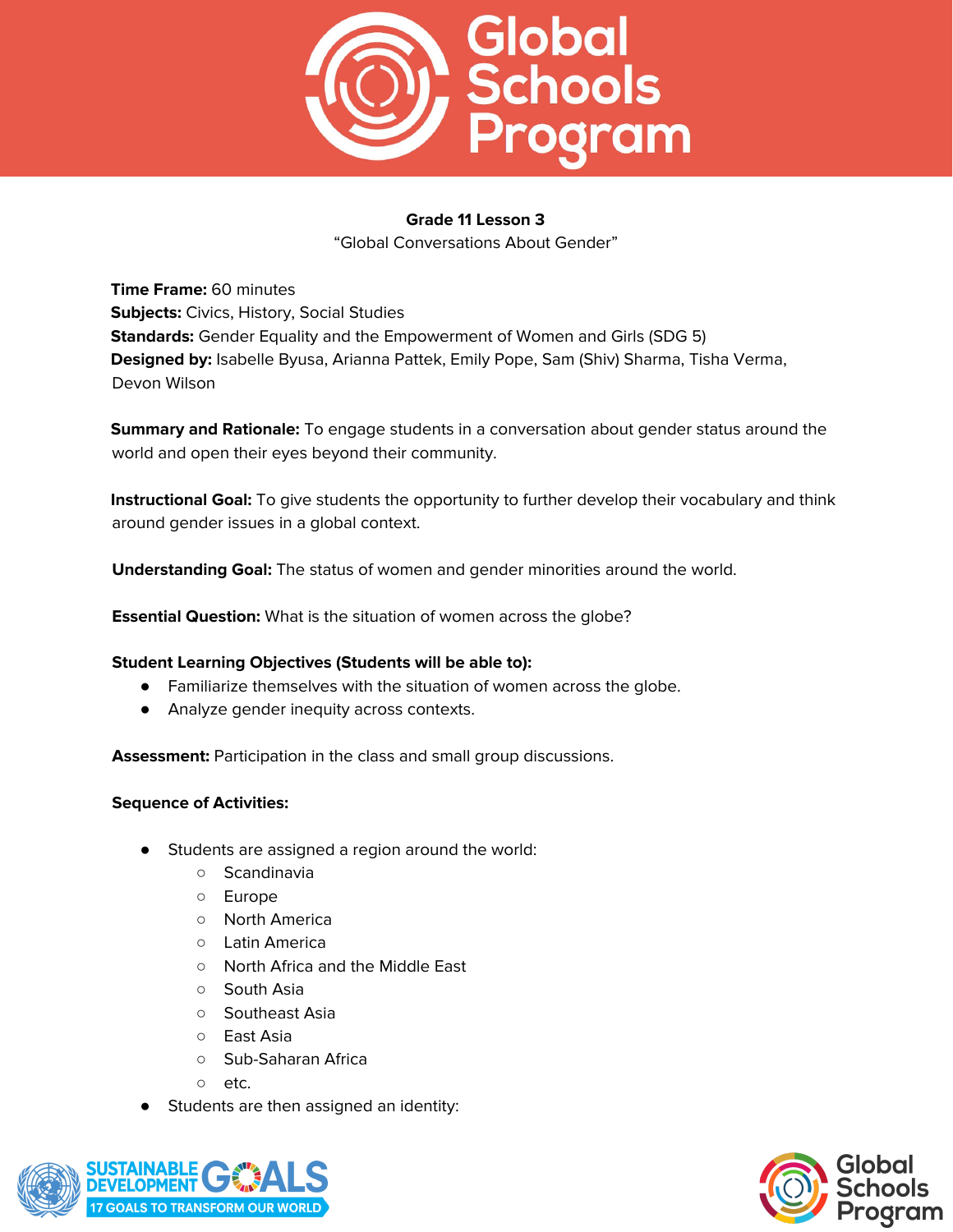![](_page_7_Picture_0.jpeg)

- Women
- Men
- Lesbian/Gay/Bisexual/Queer
- Transgender/Gender Non-Conforming
- etc.
- Students will conduct research on the educational, career, and social freedoms their group has in three regions.
- Students will compile a report and present to the class.
- Students debrief on their reflections.
	- What did they find that was surprising?
	- How did this change their view of gender inequity?

## **Resources for Teachers:**

- Workshop Activity for Gender Equity Simulation: <http://tiny.cc/G11L3R1>
- Book Review (Worlds Apart): <http://tiny.cc/G11L3R2>

![](_page_7_Picture_14.jpeg)

![](_page_7_Picture_15.jpeg)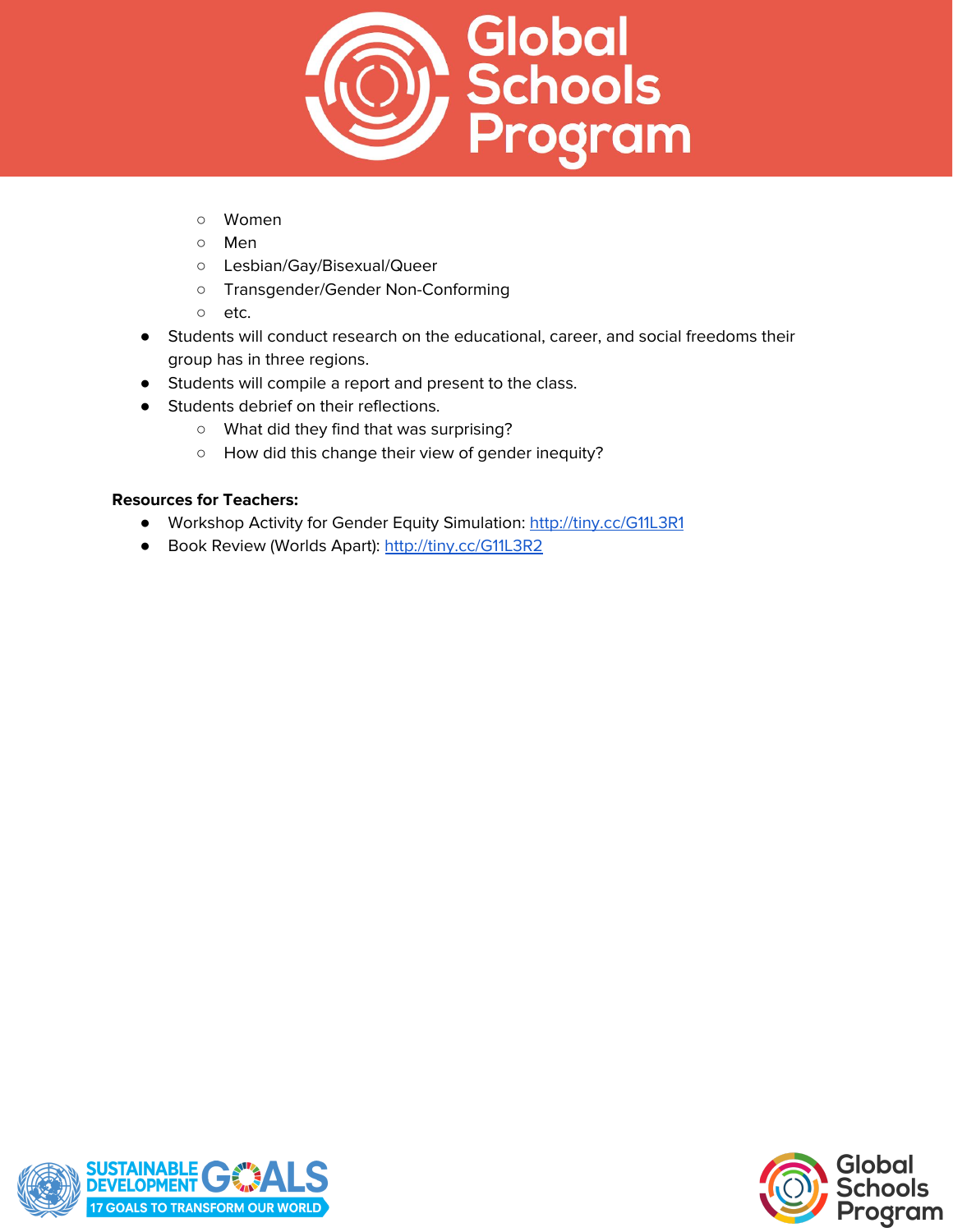![](_page_8_Picture_0.jpeg)

"Positive Deviants on Gender Equity, Stereotypes, and LGBTQ+ Rights"

**Time Frame:** 60 minutes **Subjects:** Civics, History, Social Studies **Standards:** Gender Equality and the Empowerment of Women and Girls (SDG 5) **Designed by:** Isabelle Byusa, Arianna Pattek, Emily Pope, Sam (Shiv) Sharma, Tisha Verma, Devon Wilson

**Summary and Rationale:** Students will be asked to explore a topic of gender roles, gender stereotypes, or LGBTQ+ rights in greater depth. Through this process, students will be challenged to develop their research, writing, and editing skills.

**Instructional Goal:** To provide students with tools to conduct community-based research around gender dynamics and gender roles.

**Understanding Goal:** Ways in which people are working to develop gender equity in various contexts around the world.

## **Essential Questions:**

- How do gender roles and gender stereotypes manifest themselves in our day-to-day lives?
- What is gender equality and equity?
- How can individuals address these issues?

**Student Learning Objectives (Students will be able to):** Research and write about a topic of gender equity.

**Assessment:** Students' final piece of written work.

- Students will be asked to reflect on the gender equity issues that surprised them the most during the first three lessons.
- From here, students will be challenged to:
	- Conduct greater research on the problem and its sources
	- Research people or projects that may already be in play to counteract that problem (locally and/or internationally).
- After conducting initial research, students may start working on either:
	- Writing a piece on one of the people or projects they discovered and posting their final work to a blog
		- This opportunity could be used to create a class blog or a specific blog on the topic of gender equity.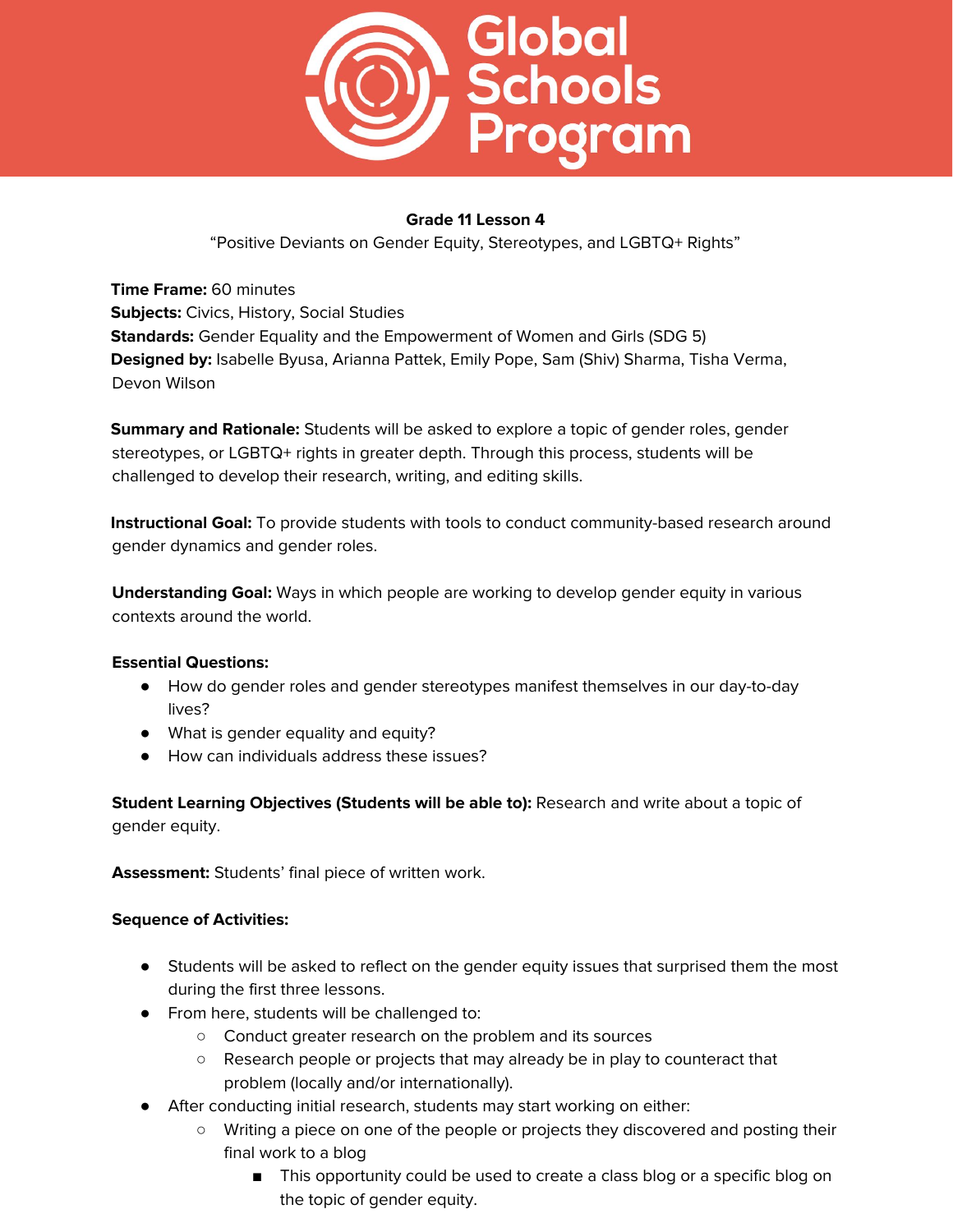![](_page_9_Picture_0.jpeg)

- Creating a proposal on a project to counter the issue.
- At the end of the project, students will be challenged to think about their research on their topic and complete a reflection activity. More information on these resources are included in the Resources for Teachers section below.

## **Resources for Teachers:**

● Visible Thinking Framework (Project Zero): <http://tiny.cc/G11L4R1>

![](_page_9_Picture_5.jpeg)

![](_page_9_Picture_6.jpeg)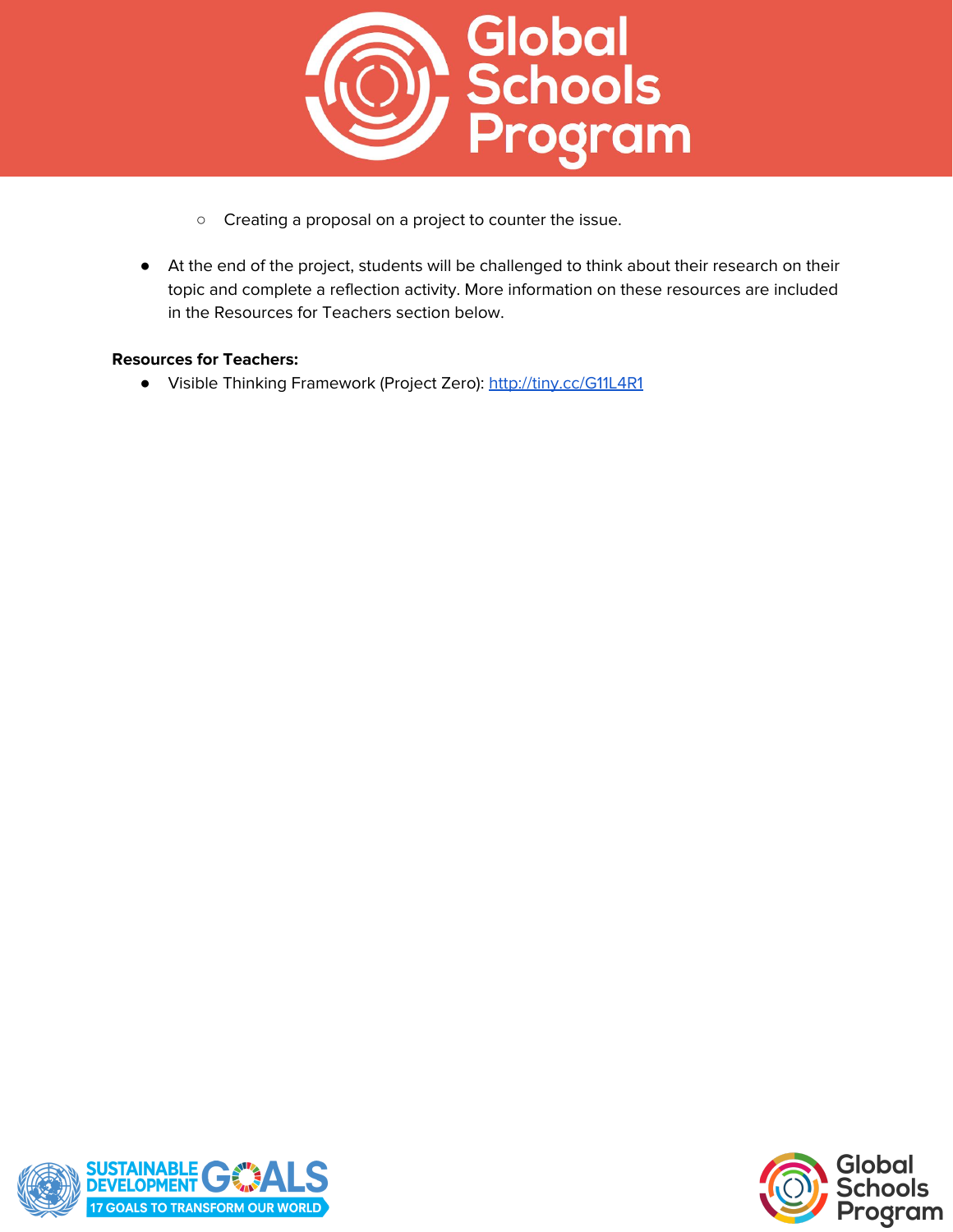![](_page_10_Picture_0.jpeg)

"Capstone Project: Contributing to a Gender-Blind Community"

**Time Frame:** 60 minutes per lesson **Subjects:** Civics, History, Social Studies **Standards:** Gender Equality and the Empowerment of Women and Girls (SDG 5) **Designed by:** Isabelle Byusa, Arianna Pattek, Emily Pope, Sam (Shiv) Sharma, Tisha Verma, Devon Wilson

**Summary and Rationale:** To engage students to boldly envision a gender-blind world (a world in which your gender does not decide what you can do and achieve in life).

**Instructional Goal:** To provide students with tools to independently explore and act on issues of gender equity.

**Understanding Goal:** We all should strive towards building a gender-blind world.

## **Essential Questions:**

- What holds us back from a gender-blind society?
- Why do we let our gender determine what we can and cannot achieve in life?

## **Student Learning Objectives (Students will be able to):**

- Conduct research in order to understand the gender makeup of their community.
- Develop competencies related to taking action based upon their research.

**Assessment:** Submitted final research project.

- **Part 1 (10 minutes):** Continue discussion of students findings from Lesson 4 and the topic of a gender-blind society.
- **Part 2 (remaining class time):** Based upon research conducted and shared in Lesson 4, students will be challenged to make an action plan that would allow for a more equitable society.
- **Part 3 (outside of class; optional):** Students may conduct personal interviews in order to learn different points of view on gender equity and proposed action plans.

![](_page_10_Picture_18.jpeg)

![](_page_10_Picture_19.jpeg)